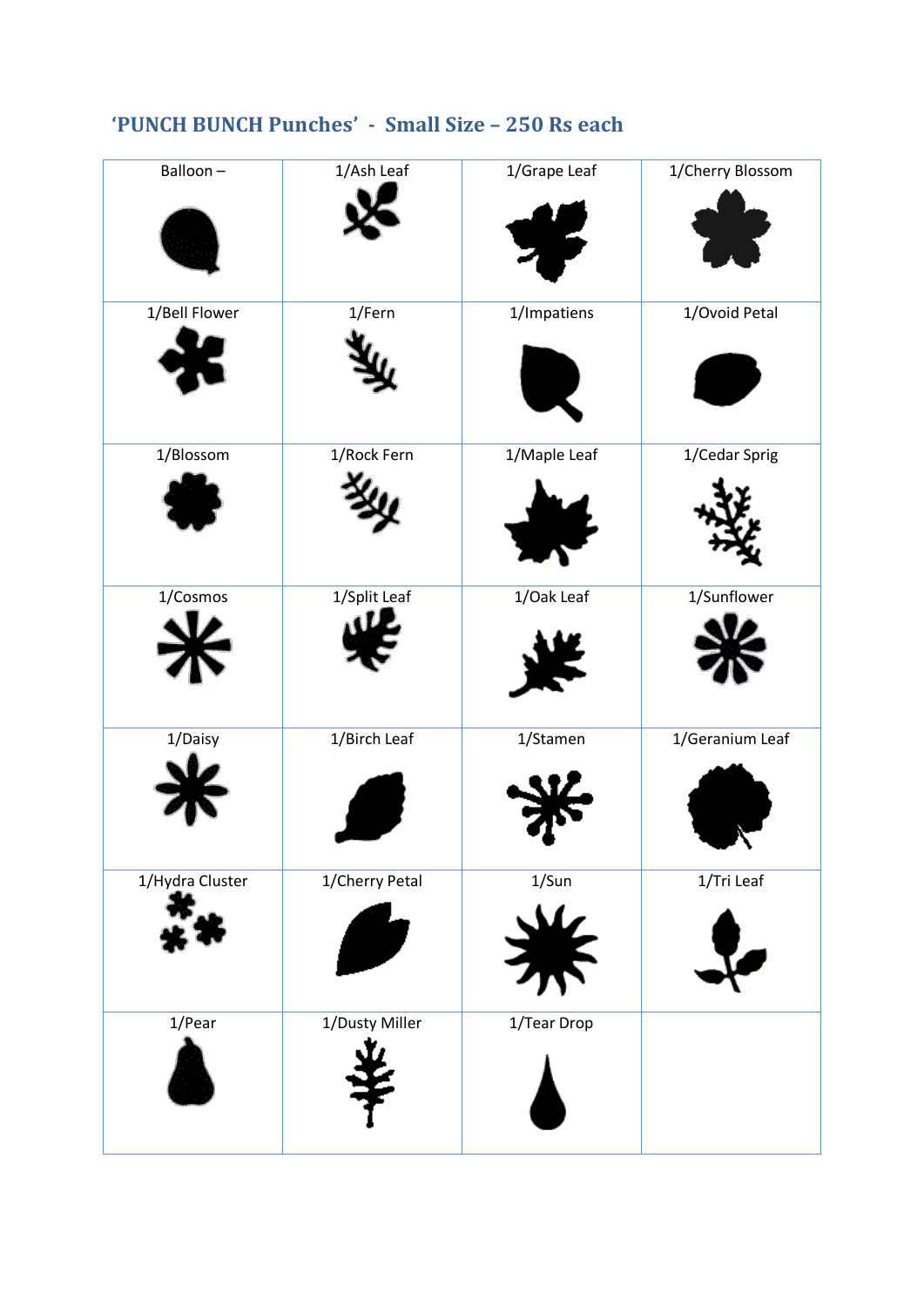### **Medium – 350 Rs each**

| 2/Blossom       | 2/Big Sky Flake    | 2/Cosmos        | 2/Daisy          |
|-----------------|--------------------|-----------------|------------------|
|                 |                    |                 |                  |
|                 |                    |                 |                  |
|                 |                    |                 |                  |
| 2/Hydra Cluster | 2/Ovoid Petal      | 2/Pear          | 2/Sunflower      |
|                 |                    |                 |                  |
|                 |                    |                 |                  |
|                 |                    |                 |                  |
| 2/Sweet Pea     | 2/Ash Leaf         | 2/Fern          | 2/Rock Fern      |
|                 |                    |                 |                  |
|                 |                    |                 |                  |
|                 |                    |                 |                  |
| 2/Balloon       | 2/Begonia Petal    | 2/Birch Leaf    | 2/Cherry Blossom |
|                 |                    |                 |                  |
|                 |                    |                 |                  |
|                 |                    |                 |                  |
|                 |                    |                 |                  |
| 2/Cherry Petal  | 2/Chestnut Leaf    | 2/Sun           | 2/Crystal Flake  |
|                 |                    |                 |                  |
|                 |                    |                 |                  |
|                 |                    |                 |                  |
|                 |                    |                 |                  |
| 2/Dusty Miller  | 2/Elongated Leaves | 2/Geranium Leaf | 2/Grape Leaf     |
|                 |                    |                 |                  |
|                 |                    |                 |                  |
|                 |                    |                 |                  |
|                 |                    |                 |                  |
|                 |                    |                 |                  |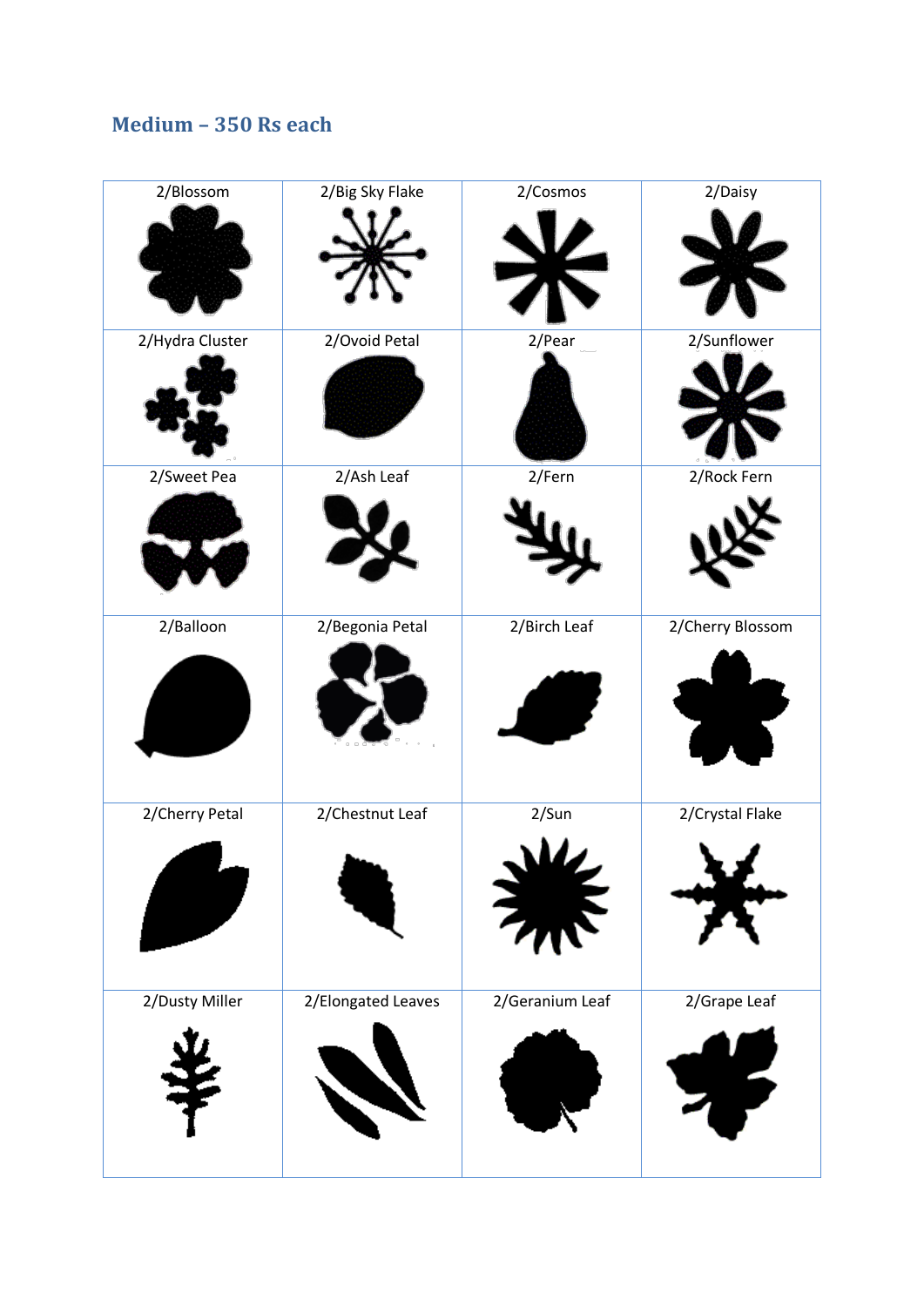| 2/Holly Leaves | 2/Impatiens              | 2/Lily Petals              | 2/Maple Leaf    |
|----------------|--------------------------|----------------------------|-----------------|
|                |                          |                            |                 |
| 2/Pollen       | 2/Scallop Square<br>18mm | 2/Twig                     | 2/Garden Leaves |
|                |                          | $\boldsymbol{\mathcal{F}}$ |                 |
| 2/Split Lea    | 2/Sc. Heart 22mm         |                            |                 |
|                |                          |                            |                 |

## **Large – 550 Rs each**

| 4/Blossom | 4/Big Sky Flake | 4/Cosmos | 4/Daisy     |
|-----------|-----------------|----------|-------------|
|           |                 |          |             |
| 4/Pear    | 4/Sunflower     | 4/Fern   | 4/Rock Fern |
|           |                 |          |             |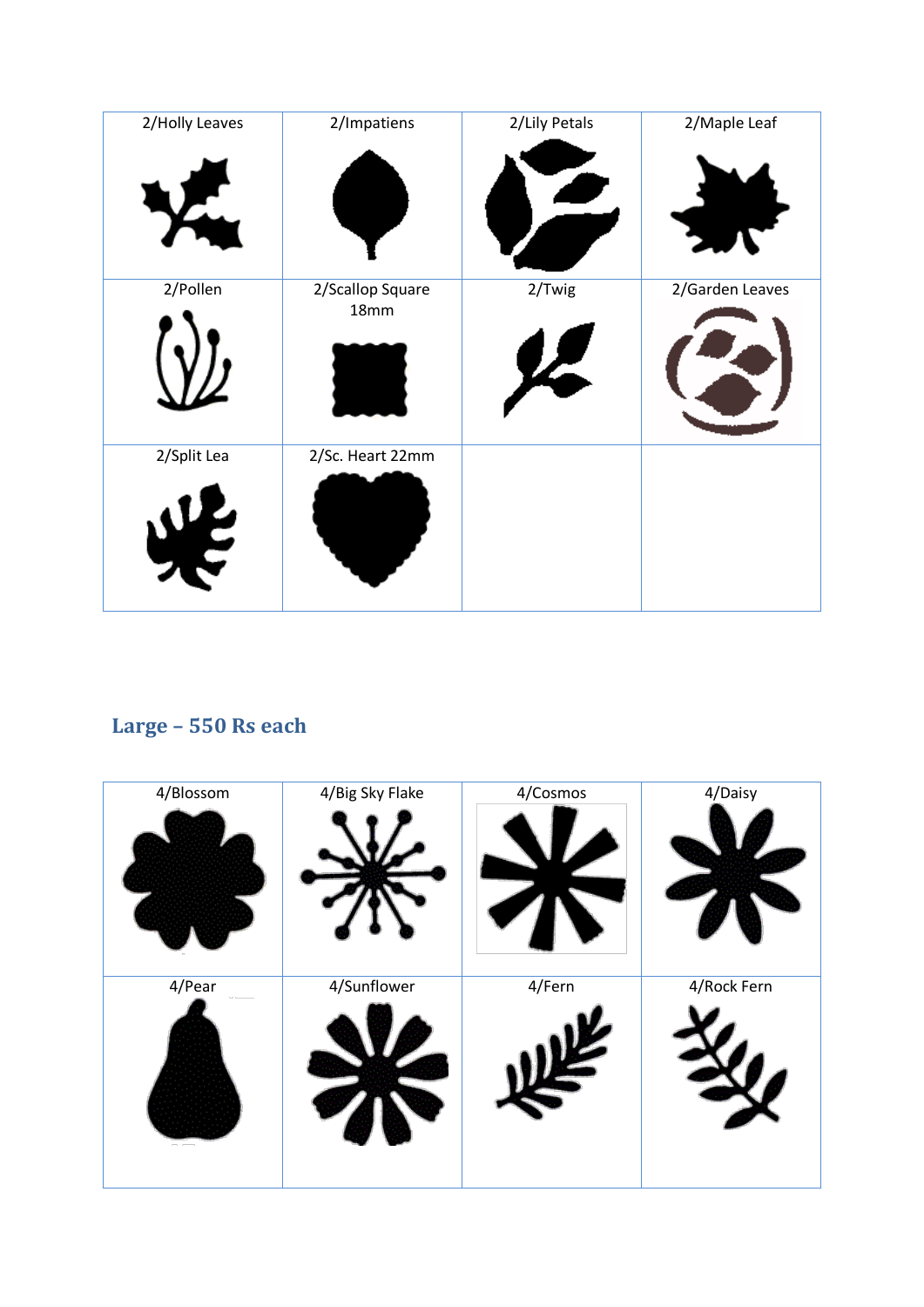| 4/Stem           | 4/Sc Heart 28mm | 4/Balloon         | 4/Bell Flower    |
|------------------|-----------------|-------------------|------------------|
|                  |                 |                   |                  |
|                  |                 |                   |                  |
|                  |                 |                   |                  |
|                  |                 |                   |                  |
| 4/Cedar Sprig    | 4/Cherry Petal  | 4/Dusty Miller    | 4/Flower         |
|                  |                 |                   |                  |
|                  |                 |                   |                  |
|                  |                 |                   |                  |
| 4/Geranium Leaf  | 4/Grape Leaf    | 4/Hawthorne       | 4/Impatiens      |
|                  |                 |                   |                  |
|                  |                 |                   |                  |
|                  |                 |                   |                  |
| 4/Maple Leaf     | 4/Shell         | 4/Sc Circle 32mm  | 4/Sun            |
|                  |                 |                   |                  |
|                  |                 |                   |                  |
|                  |                 |                   |                  |
|                  |                 |                   |                  |
| 4/Twig           | 4/White Oak     | 4/Spirelli Splash | 4/Cherry Blossom |
|                  |                 |                   |                  |
|                  |                 |                   |                  |
|                  |                 |                   |                  |
| 4/Dahalia Petals |                 |                   |                  |
|                  |                 |                   |                  |
|                  |                 |                   |                  |
|                  |                 |                   |                  |
|                  |                 |                   |                  |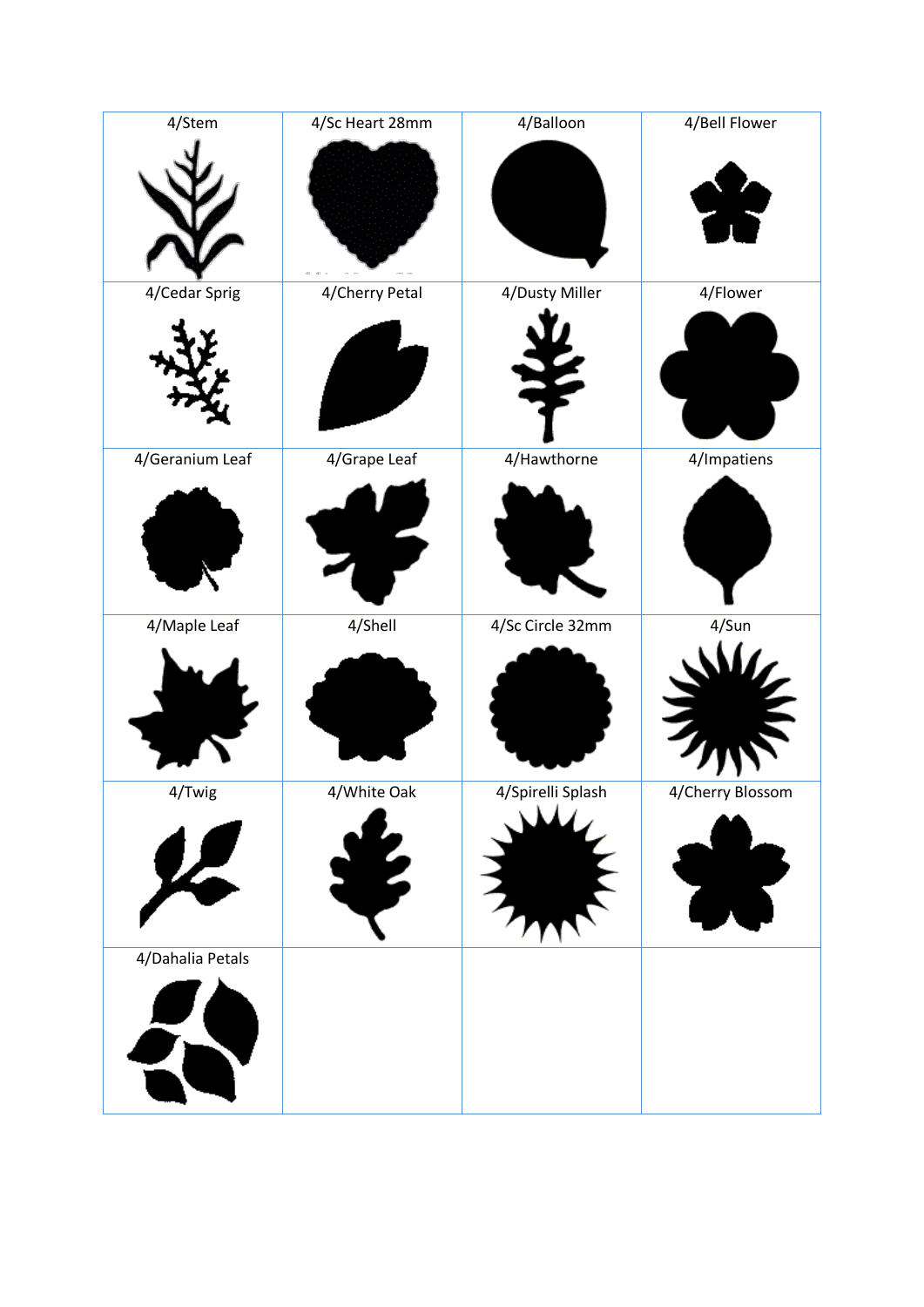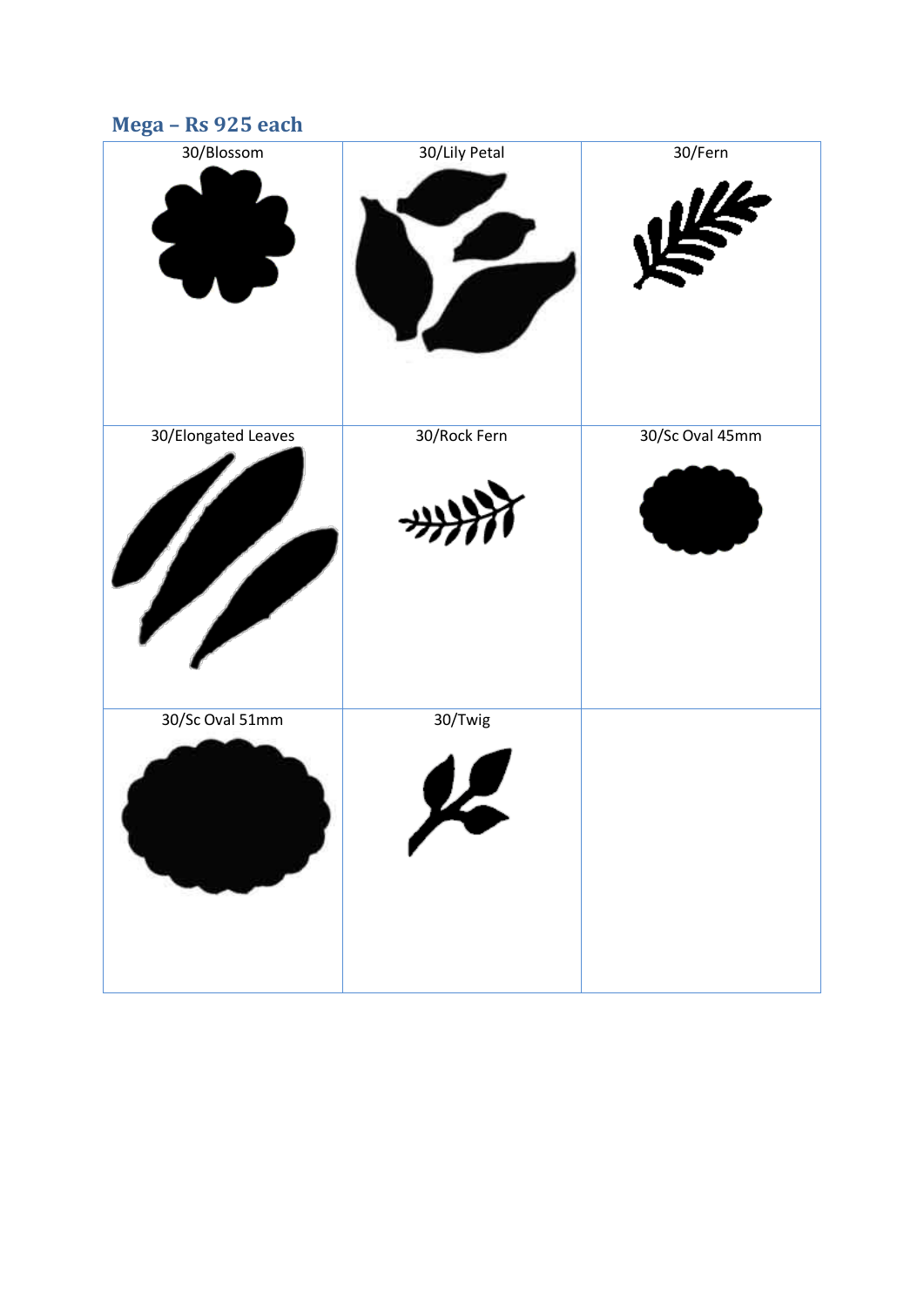## **Super Giant – Rs 925 each**

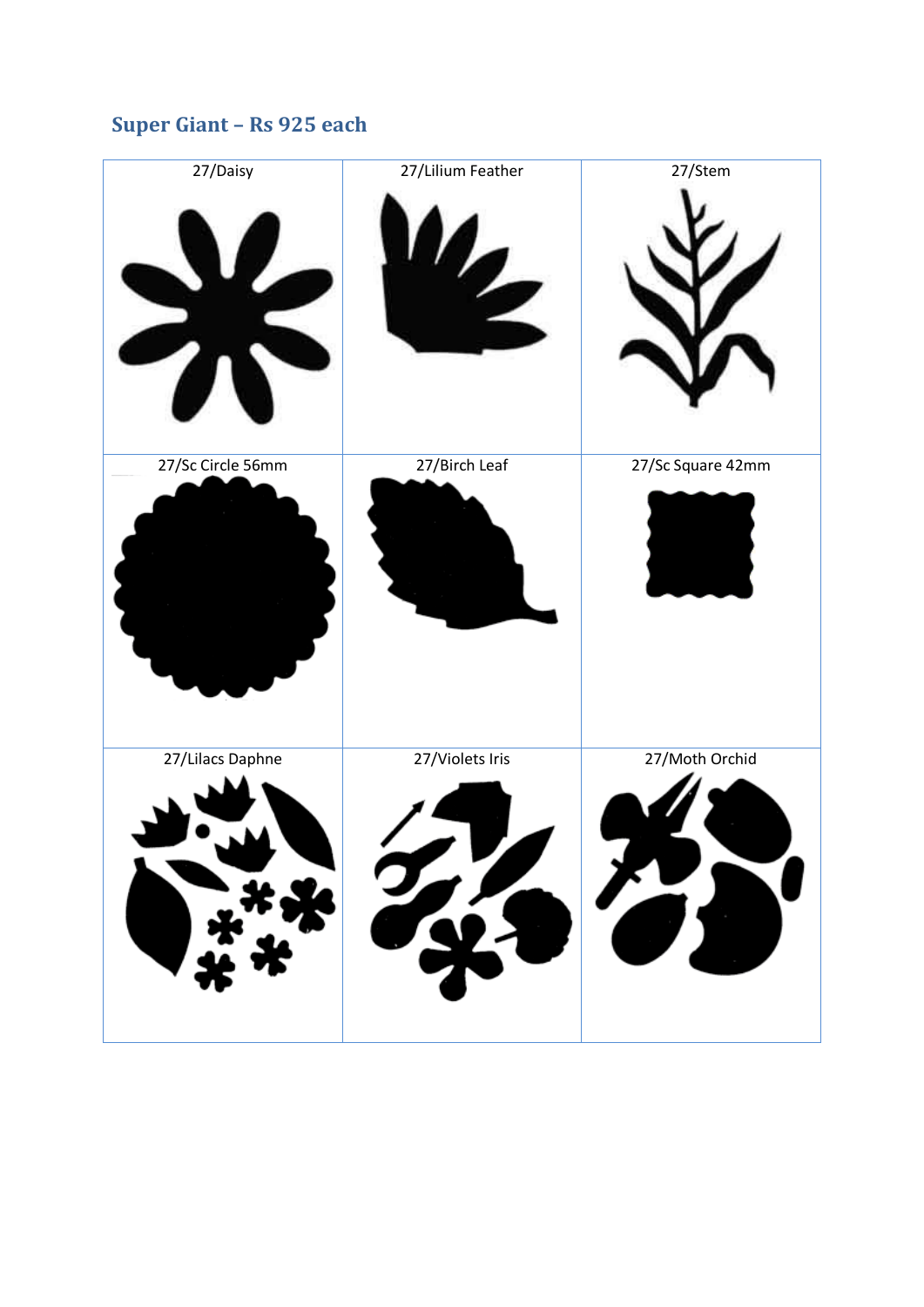![](_page_6_Figure_0.jpeg)

# **Mega Giant - Rs 1250 each**

![](_page_6_Picture_2.jpeg)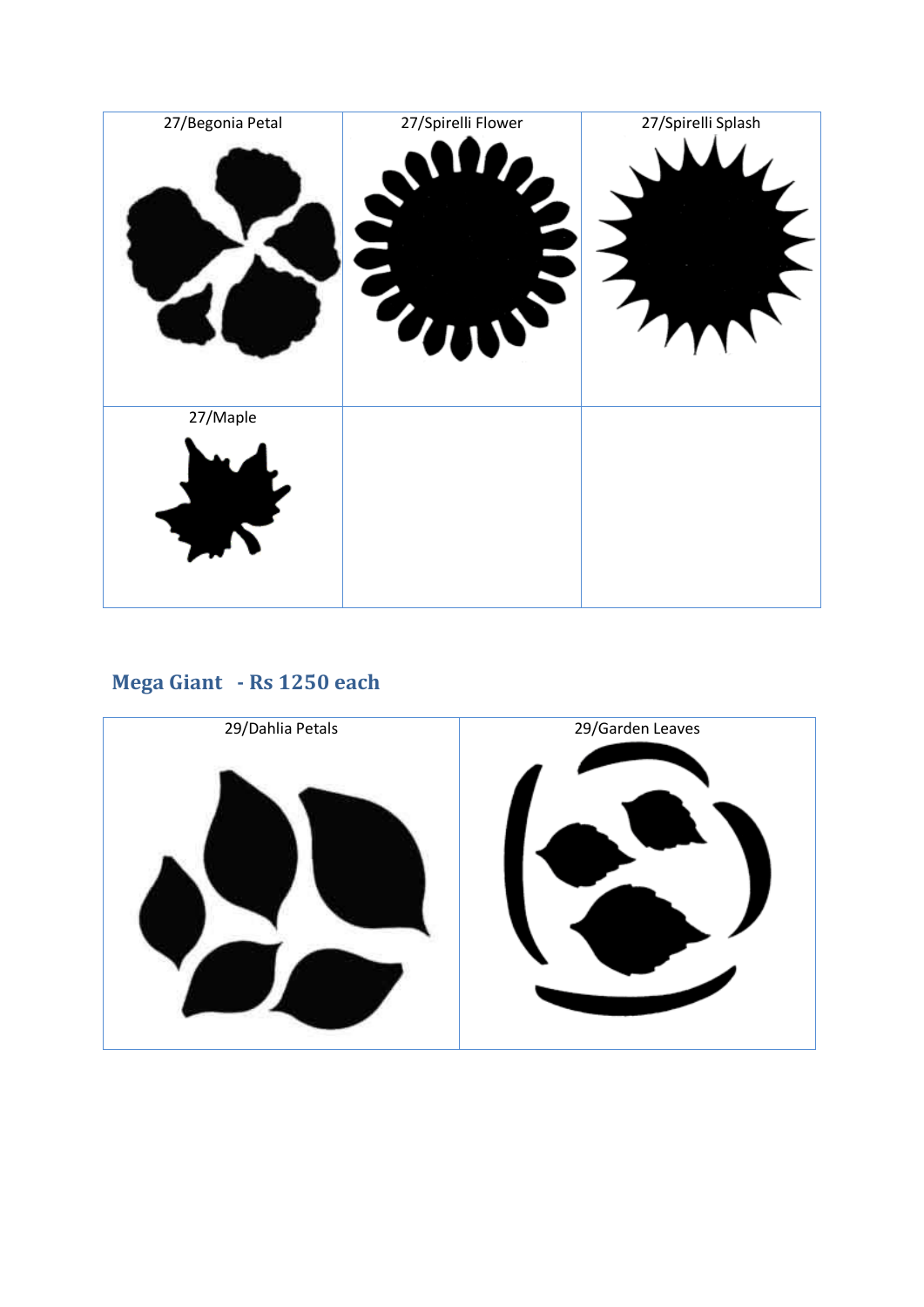![](_page_7_Picture_0.jpeg)

#### **Renaissance – Rs 675 each**

![](_page_7_Picture_2.jpeg)